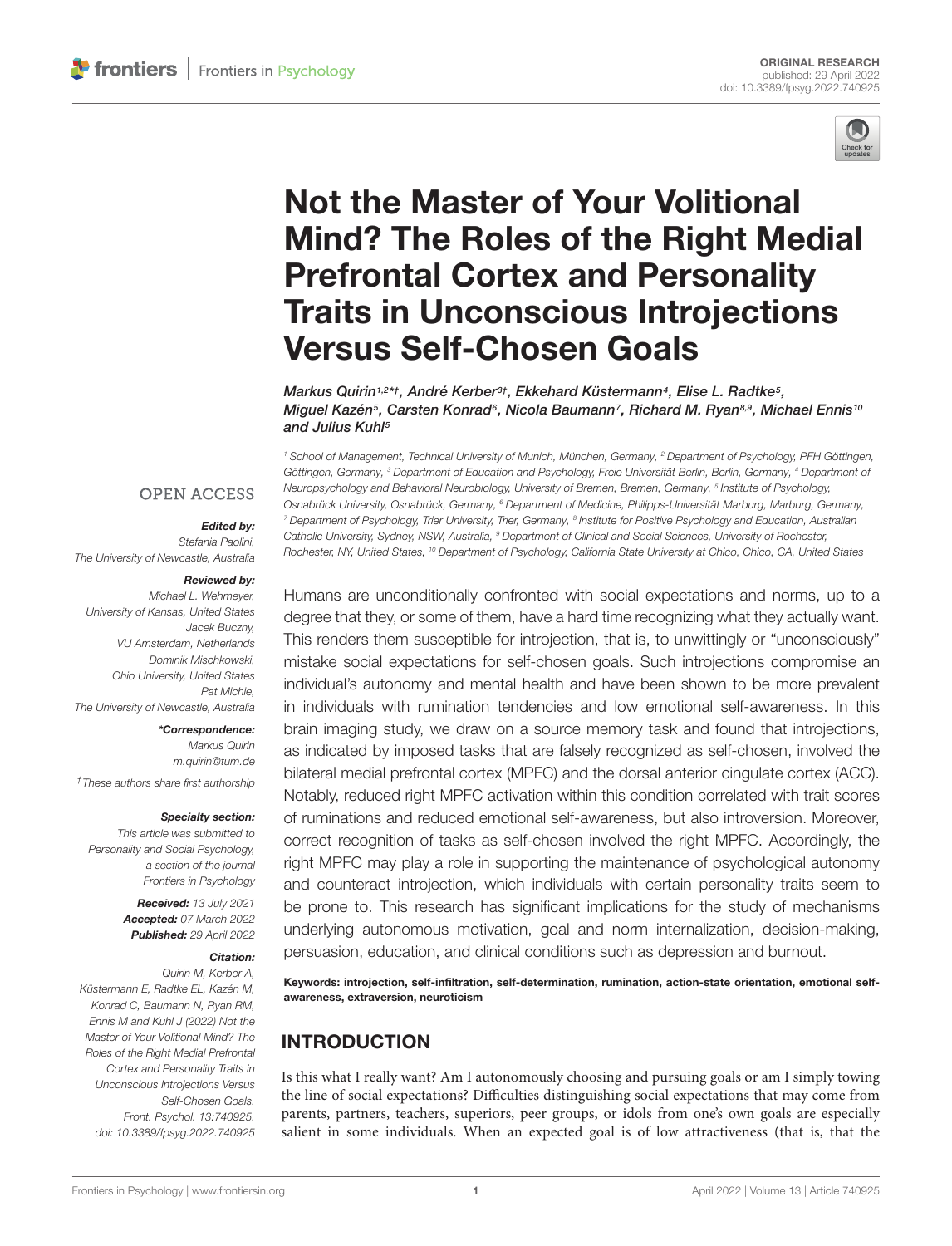individual does not identify with it) but is nonetheless adopted by the person, the process of goal internalization, which typically occurs unconsciously, is called introjection [\(Schafer,](#page-8-0) [1968;](#page-8-0) [Ryan](#page-8-1) [and Deci,](#page-8-1) [2000,](#page-8-1) [2017\)](#page-8-2).

The present study pioneers the neural correlates of introjection, how they differ from those of representations of self-chosen goals, and how they relate to personality traits. Doing so is important because introjection is considered a psychological mechanism underlying unsatisfying decisions, unethical behavior, and persuasion (as compared to conviction), but also reduced motivation and well-being, as well as the development of burnout and depression [\(Ryan and Deci,](#page-8-1) [2000;](#page-8-1) [Ryan and Deci,](#page-8-2) [2017\)](#page-8-2). Accordingly, it is no wonder that the subjective question of leading a life in autonomous versus alienated goal pursuit (i.e., of introjected goals) found entrance in theories of influential thinkers such as Sigmund Freud, Carl Rogers, and Fritz Perls.

We begin by elaborating on the notion of introjection and how its relationships to personality traits have been investigated based on a behavioral paradigm that differentiates one from the other goal differentiation paradigm (e.g., [Kuhl](#page-7-0) [and Kazén,](#page-7-0) [1994\)](#page-7-0). Next, we review relevant literature on brain correlates of self-referential information and goals, and present our hypotheses, particularly on the role of the right MPFC in the representation of self-chosen goals and introjection.

#### Goal Introjection

In self-determination theory [\(Ryan and Deci,](#page-8-1) [2000,](#page-8-1) [2017\)](#page-8-2) introjection constitutes a particular and relatively nonautonomous level on the continuum of goal internalization, which reaches from a pole of heteronomy (or other-directedness) to the pole of autonomy (or self-determination). Specifically, an introjected goal is experienced as relatively unattractive to pursue and, accordingly, as self-incongruent ("I should"). An individual who pursues a goal that is not congruent to his or her values or preferences, which is the "true self," may be called "self-alienated" [\(Wood et al.,](#page-8-3) [2008;](#page-8-3) [Vess,](#page-8-4) [2019\)](#page-8-4) or briefly alienated in the remainder of this article. By contrast, goals that are experienced as relatively attractive and self-congruent refer to the level of goal identification ("I want").

Steady inclinations toward low psychological autonomy as reflected in introjection disposes to reduced well-being or even the development of depressive or somatic symptoms [\(Diefendorff](#page-7-1) [et al.,](#page-7-1) [2000;](#page-7-1) [McGregor et al.,](#page-8-5) [2006;](#page-8-5) [Sheldon,](#page-8-6) [2014\)](#page-8-6). Metaanalyses have demonstrated that reduced autonomy, for example, reflected in introjection, yields similar effects across individualist and collectivist societies [\(Yu et al.,](#page-8-7) [2018;](#page-8-7) [Howard et al.,](#page-7-2) [2021;](#page-7-2) see also [Chirkov et al.,](#page-7-3) [2003\)](#page-7-3), demonstrating the cross-cultural applicability and relevance of the concept.

Individuals often introject (unpleasant) goals and values from significant others without conscious awareness; they mistake others' expectations for self-selected goals. This is how we operationalize introjection in the current study (see also the term self-infiltration; [Kuhl and Kazén,](#page-7-0) [1994\)](#page-7-0). Introjection can be considered a particularly insidious form of alienation because unconsciousness obscures the cause of potential lack of motivation and dissatisfaction, and, thus, impedes a conscious decision against a goal [\(Kuhl and Kazén,](#page-7-0) [1994;](#page-7-0) [La Guardia,](#page-7-4) [2009\)](#page-7-4).

It has been argued and demonstrated that a condition that more likely renders introjection is reduced self-access [\(Kuhl and](#page-7-0) [Kazén,](#page-7-0) [1994;](#page-7-0) see also [Baumann et al.,](#page-7-5) [2017;](#page-7-5) [Quirin et al.,](#page-8-8) [2019;](#page-8-8) [Malekzad et al.,](#page-7-6) [2021;](#page-7-6) for reviews of this work). Self-access refers to the accessibility of integrated (highly interconnected) selfrepresentations, such as autobiographical memories, semantic self-knowledge, preferences, and motives, together form the integrative self (e.g., [Kuhl,](#page-7-7) [2000;](#page-7-7) [Kuhl et al.,](#page-7-8) [2015;](#page-7-8) [Quirin et al.,](#page-8-8) [2019,](#page-8-8) [2021;](#page-8-9) see [Conway and Pleydell-Pearce,](#page-7-9) [2000;](#page-7-9) [Schore,](#page-8-10) [2015,](#page-8-10) for similar conceptualizations). Self-access is typically reduced by negative affect and stress. This "regressive" process seems to be pronounced in individuals with tendencies toward rumination, as they have difficulties disengaging from negative thoughts and affect [\(Kuhl,](#page-7-7) [2000;](#page-7-7) [Kuhl et al.,](#page-7-10) [2021;](#page-7-10) [Quirin and Kuhl,](#page-8-11) [2022;](#page-8-11) see [Baumann et al.,](#page-7-5) [2017;](#page-7-5) [Quirin et al.,](#page-8-8) [2019,](#page-8-8) for reviews on extensive evidence).

# Behavioral Studies on Introjection and **Personality**

Introjection has previously been investigated in behavioral studies using the self-other goal differentiation task (see also [Kuhl and Kazén,](#page-7-0) [1994;](#page-7-0) [Jais et al.,](#page-7-11) [2021\)](#page-7-11), which we also applied in the present functional MRI (fMRI) study. This paradigm measures introjection by the number of tasks that participants misremembered as self-selected but that were imposed by an authority (such as an experimenter or a superior) [\(Kuhl and](#page-7-0) [Kazén,](#page-7-0) [1994;](#page-7-0) [Baumann and Kuhl,](#page-7-12) [2003;](#page-7-12) [Kazén et al.,](#page-7-13) [2003;](#page-7-13) [Quirin](#page-8-12) [and Kuhl,](#page-8-12) [2018\)](#page-8-12). In these previous studies, introjection was predicted by trait rumination, conceived of as a tendency to be preoccupied with negative thoughts and emotions relating to adverse experiences [\(Kuhl,](#page-7-14) [1994;](#page-7-14) [Nolan et al.,](#page-8-13) [1998;](#page-8-13) [Kuhl and](#page-7-15) [Baumann,](#page-7-15) [2000;](#page-7-15) [Beckmann and Kellmann,](#page-7-16) [2004;](#page-7-16) [Watkins,](#page-8-14) [2008;](#page-8-14) [Kröhler and Berti,](#page-7-17) [2019\)](#page-7-17).

Findings from other studies [\(Quirin and Kuhl,](#page-8-12) [2018;](#page-8-12) [Jais](#page-7-11) [et al.,](#page-7-11) [2021\)](#page-7-11) suggest that this relationship might be explained by reduced emotional self-awareness in individuals with rumination tendencies. This is likely because the self-other differentiation task prompts participants toward goal decisions based on how it may feel to work on the task activity (rather than on eventual benefits participants may gather from completing the task – an option that is less likely in the present paradigm). Such a decision requires emotional self-awareness, which can be considered the ability to identify one's affective reactions (see [Taylor et al.,](#page-8-15) [1992;](#page-8-15) [Goleman et al.,](#page-7-18) [2017;](#page-7-18) [Quirin et al.,](#page-8-9) [2021\)](#page-8-9), which is considered a major aspect of self-access (e.g., [Quirin and Kuhl,](#page-8-12) [2018\)](#page-8-12).

### Neural Correlates

So far, the representation of introjected versus correctly remembered self-chosen goals and their relationships with personality traits have not been investigated with neuroimaging techniques. Yet, there is evidence on neural correlates of self-referential information in general, as many studies have investigated, for example, the recognition of one's face or the self-attribution of own traits (e.g., [Gillihan and Farah,](#page-7-19) [2005;](#page-7-19)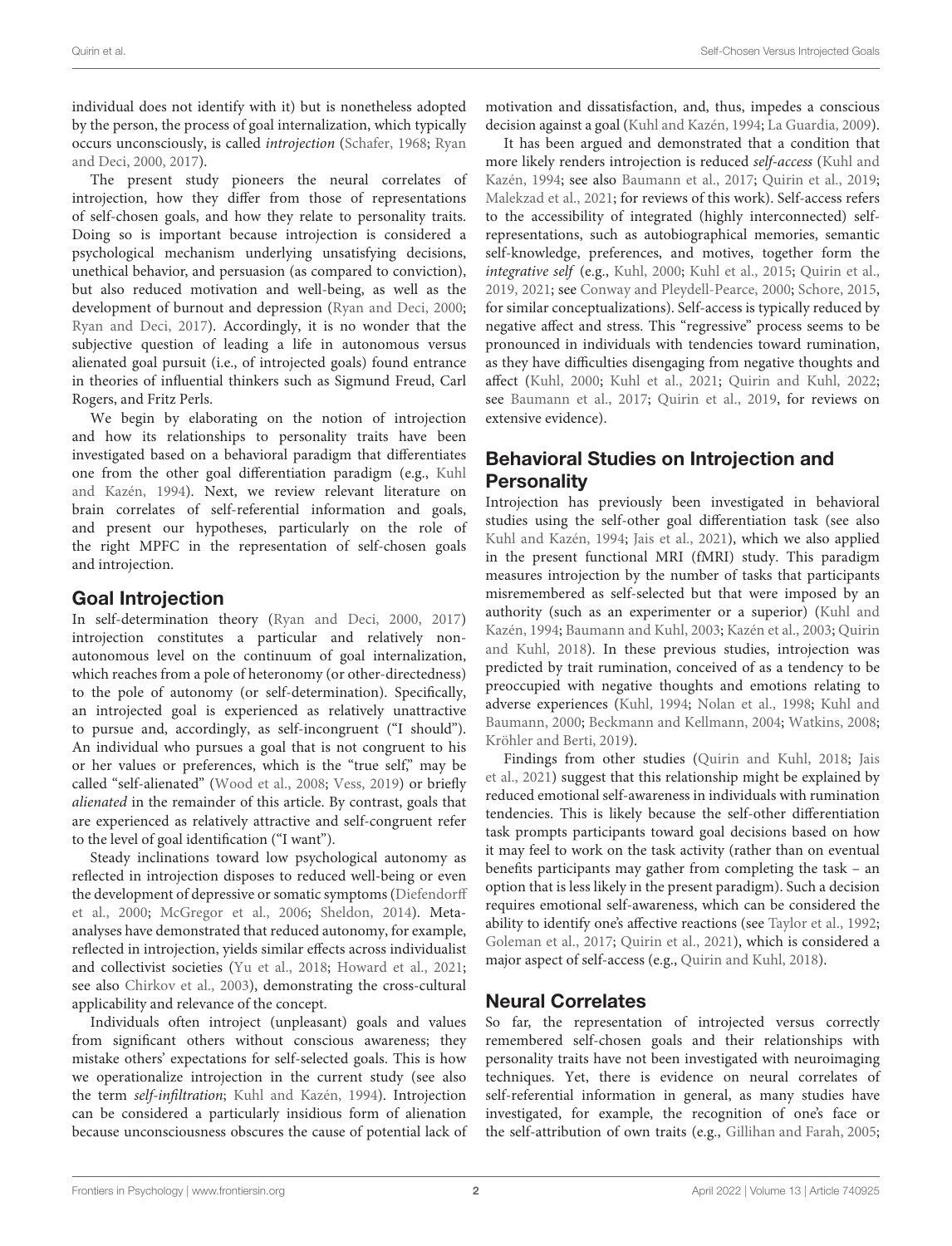[Northoff et al.,](#page-8-16) [2006;](#page-8-16) [Van Overwalle,](#page-8-17) [2009;](#page-8-17) [Zaki and Ochsner,](#page-8-18) [2011\)](#page-8-18). Specifically, meta-analyses suggest a role of cortical midline structures in self-referential processing, with the MPFC being particularly involved in representing self-referential information and discriminating them from information referring to others [\(Northoff and Bermpohl,](#page-8-19) [2004;](#page-8-19) [Northoff et al.,](#page-8-16) [2006;](#page-8-16) [Qin and Northoff,](#page-8-20) [2011;](#page-8-20) [Denny et al.,](#page-7-20) [2012\)](#page-7-20).

Particularly, the frontal pole as a subregion of the MPFC has been linked to the representation of goals [\(Burgess et al.,](#page-7-21) [2011;](#page-7-21) [Cona et al.,](#page-7-22) [2015\)](#page-7-22). However, this research did not distinguish between self-selected goals and those imposed by others. Research using functional near-infrared spectroscopy methodology has shown greater right MPFC activation during personal decision-making in high-difficulty choice situations [\(Di Domenico et al.,](#page-7-23) [2013\)](#page-7-23), suggesting that a particularly right MPFC activation may promote self-coherence by enhancing the utilization of self-knowledge in the resolution of decisional conflicts. The MPFC also has been shown to be more strongly involved in personal decision-making conflicts when participants' basic needs were fulfilled [\(Di Domenico et al.,](#page-7-23) [2013\)](#page-7-23).

Not the least, two behavioral studies applying the self-other goal differentiation paradigm found that an intervention of right hemisphere stimulation by 1-min contralateral (i.e., left) hand contraction engendered reduced introjection rates [\(Baumann](#page-7-24) [et al.,](#page-7-24) [2005\)](#page-7-24). This is compatible with the authors' notion that the right, more than the left, MPFC provides access to self-referential representations, including self-chosen goals [\(Kuhl et al.,](#page-7-8) [2015;](#page-7-8) [Quirin et al.,](#page-8-8) [2019\)](#page-8-8).

Based on this literature, we hypothesized that the right MPFC is involved in the representation of self-chosen goals. As this area should also be recruited in the attempt to distinguish selfchosen goals from social expectations, high introjection rates (in terms of imposed tasks that were falsely self-ascribed) should show reduced right MPFC activity, which is particularly assumed for individuals with a tendency toward rumination and reduced emotional self-awareness. Moreover, as introjection constitutes a conflict (i.e., between self-chosen goals and social expectations), the dorsal ACC, which is known as a conflict monitor and error detector beyond others [\(Carter et al.,](#page-7-25) [1998\)](#page-7-25), may additionally be activated in the representation of unconsciously introjected goals. Also, besides rumination and emotional self-awareness, we explored potential effects of neuroticism and introversion (i.e., low extraversion), as these factors are linked to many psychological conditions, such as depression and anxiety [\(Kotov](#page-7-26) [et al.,](#page-7-26) [2010\)](#page-7-26), internalizing problems [\(Kerber et al.,](#page-7-27) [2021\)](#page-7-27), and rumination tendencies (e.g., [Roelofs et al.,](#page-8-21) [2008\)](#page-8-21).

### MATERIALS AND METHODS

#### Participants and Procedure

Data from seventeen German students (mean age = 23.6, range = 19–36 years) were analyzed in the present study. They were recruited via e-mail from student communities at the University of Osnabrueck and the University of Bremen in Germany. To warrant homogeneity of the sample with respect to brain functionality (such as hemispheric laterality),

we recruited only male and right-handed participants. Moreover, they were all German native speakers, and none had a history of psychological disorders.

Participants were informed about the study and that it aimed to better understand how people make decisions about what tasks to accomplish throughout a working day. They signed informed consent and filled in a battery of questionnaires including the personality trait scales reported below. Subsequently, participants engaged in the self-other goal differentiation procedure, where they pictured themselves as an employee who has to tackle a subset of tasks from a total list of 96 very different tasks [\(Kuhl](#page-7-0) [and Kazén,](#page-7-0) [1994;](#page-7-0) [Baumann and Kuhl,](#page-7-12) [2003;](#page-7-12) [Kazén et al.,](#page-7-13) [2003;](#page-7-13) [Baumann et al.,](#page-7-24) [2005;](#page-7-24) [Quirin et al.,](#page-8-22) [2009\)](#page-8-22). As in previous research, we made sure that all 96 tasks were of relatively low value (attractiveness) to warrant later introjection of the task goals rather than identification with them. Task value ratings turned out to show a mean of 0.5 and an SD of 3.9, indicating an expected low task value, which was comparable with the literature cited above. Participants were subsequently guided through the five phases of the self-other goal differentiation procedure, which we will describe in the following paragraphs (see also **[Figure 1](#page-3-0)**).

In the first phase (attractiveness ratings), participants provided attractiveness ratings on 96 tasks (e.g., sharpening pencils, labeling folders) presented one by one by using a Likert scale from −9 (very low) to +9 (very high). In the second phase (self-choice), participants selected 48 tasks from the complete list of 96 tasks for putative later enactment. Before, the computer program split tasks at the median into two groups of very low versus moderately low attractive tasks based on the previous ratings (remind that the tasks were generally of low attractiveness). Four sublists of twelve very low attractive tasks and four lists of twelve moderately low attractive tasks were presented on separate screens from each of which participants were asked to select six (i.e., 48 in total). This way, participants were "forced" to select half of the tasks they previously rated as moderately attractive, but half of the tasks rated as low attractive as well (in order not to confound valence with task source: self vs. other).

In the third phase (task imposition), 48 tasks were assigned to the participant for later (putative) execution by the computersimulated office superior. Participants were asked to memorize them accordingly. Specifically, tasks were randomly presented in lists of 12 again, with six imposed tasks as indexed by asterisks. Twenty-four of the self-selected tasks were additionally and randomly imposed by the computer-simulated superior. Consequently, 24 tasks remained in the list, that is, they were neither self-selected nor imposed, and, thus, served as control items. For the analyses below, we only used the 24 purely selfselected, the 24 purely imposed, and the 24 remaining items.

In the fourth and fifth phases (source classifications; within the MR scanner), participants unexpectedly judged whether the tasks were: a) self-selected or not (self-choice block), or b) imposed or not (imposition block). In each of the two source memory blocks, the 96 tasks were presented one by one to be able to assess brain activation during these single events. Self-choice and imposition blocks were counterbalanced between participants, the 96 tasks were presented in a random order in either block, and participants provided yes-no answers by pressing a button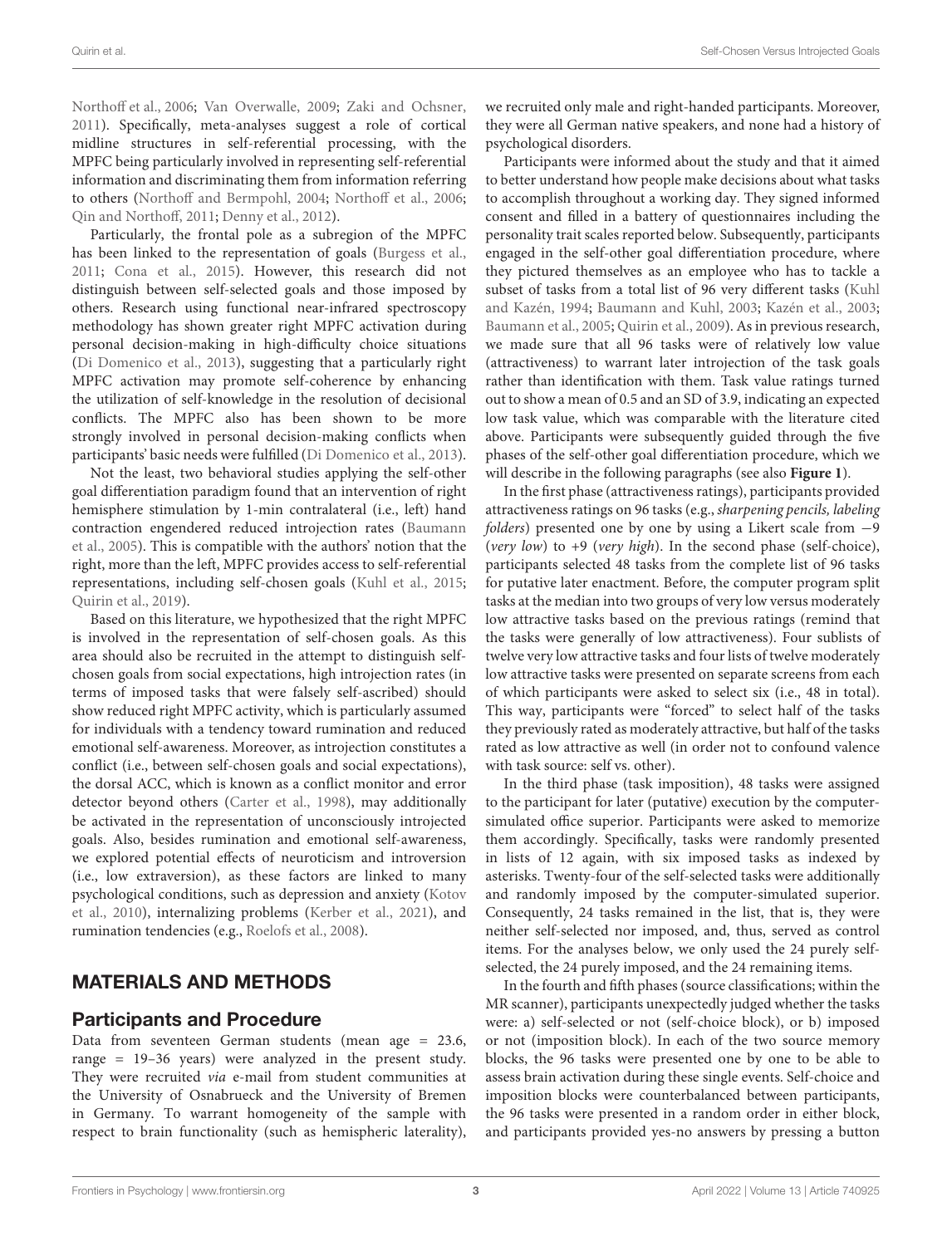

<span id="page-3-0"></span>FIGURE 1 | Study design: phases (blocks) of the self-other goal differentiation procedure and their components. While the sequential order of the first three phases was the same for all participants, the last two phases were counterbalanced between participants.

using their left and right index fingers (counterbalanced between participants). Finally, after having run through the behavioral procedure, which lasted about 60 min, participants were paid and debriefed about the purpose of the study.

#### Behavioral Assessment Personality Assessment

We assessed trait rumination (i.e., preoccupation by negative thoughts and emotions that refer to adverse experiences; see [Beckmann and Kellmann,](#page-7-16) [2004\)](#page-7-16) using the preoccupationsubscale of the action control scale [\(Kuhl,](#page-7-14) [1994\)](#page-7-14). Two representative example items are: When I am told that my work has been completely unsatisfactory, (a) I don't let it bother me for too long versus (b) I feel paralyzed, and When something gets me down, (a) I have trouble doing anything at all versus (b) I find it easy to distract myself by doing other things. Rumination-related ("state-oriented") answers added positively to the rumination score. We measured reduced emotional selfawareness using the difficulties-identifying-feelings subscale of the Toronto Alexithymia Scale comprising seven items [\(Taylor](#page-8-15) [et al.,](#page-8-15) [1992\)](#page-8-15). Neuroticism and introversion (vs. extraversion) were measured by the NEO Five-Factor Inventory, each comprising twelve items [\(Costa and McCrae,](#page-7-28) [1992\)](#page-7-28).

#### Introjection Score

To obtain a behavioral introjection score, we added up the number of false self-ascriptions of imposed tasks and corrected them for the number of falsely self-ascribed remaining tasks to exclude the possibility that potential effects can be attributed to general memory errors [\(Kuhl and Kazén,](#page-7-0) [1994;](#page-7-0) [Baumann and](#page-7-12) [Kuhl,](#page-7-12) [2003;](#page-7-12) [Kazén et al.,](#page-7-13) [2003;](#page-7-13) [Baumann et al.,](#page-7-24) [2005\)](#page-7-24).

# MRI Data Acquisition

Functional whole-brain images were acquired by a Siemens Allegra 3T MRI head scanner (36 slices, TR = 2,000 ms, TE = 30 ms, flip angle =  $80^\circ$ , thickness = 3 mm<sup>3</sup>, and a 65  $\times$  52 matrix yielding a 3  $\times$  3 mm<sup>2</sup> in-plane resolution), realigned, spatially normalized with a final resolution of  $2 \times 2 \times 2$  mm<sup>3</sup>, smoothed with an isotropic 10-mm Gaussian kernel, and analyzed with standard linear regression techniques using the brain imaging software (Statistical Parametric Mapping version 8; [Penny et al.,](#page-8-23) [2011\)](#page-8-23). Trials fell into categories (conditions) according to their source (self-selected vs. imposed vs. remaining) and according to participants' responses about whether tasks were correctly or incorrectly recalled as self-selected or not, or as imposed or not, and were subsequently subjected to an event-related analysis.

# **Statistics**

Brain imaging data were analyzed using Statistic Parametric Mapping (SPM; version 8) on Matlab (R2014b), whereas behavioral data and their relationships with imaging data were analyzed using Statistical Package for the Social Sciences (SPSS; version 21) and R (version 4.0.5). Conditions of interest were contrasted with (adjusted for) same-block conditions where remaining tasks were correctly refused as being self-chosen or imposed. Following fMRI standards, a significance threshold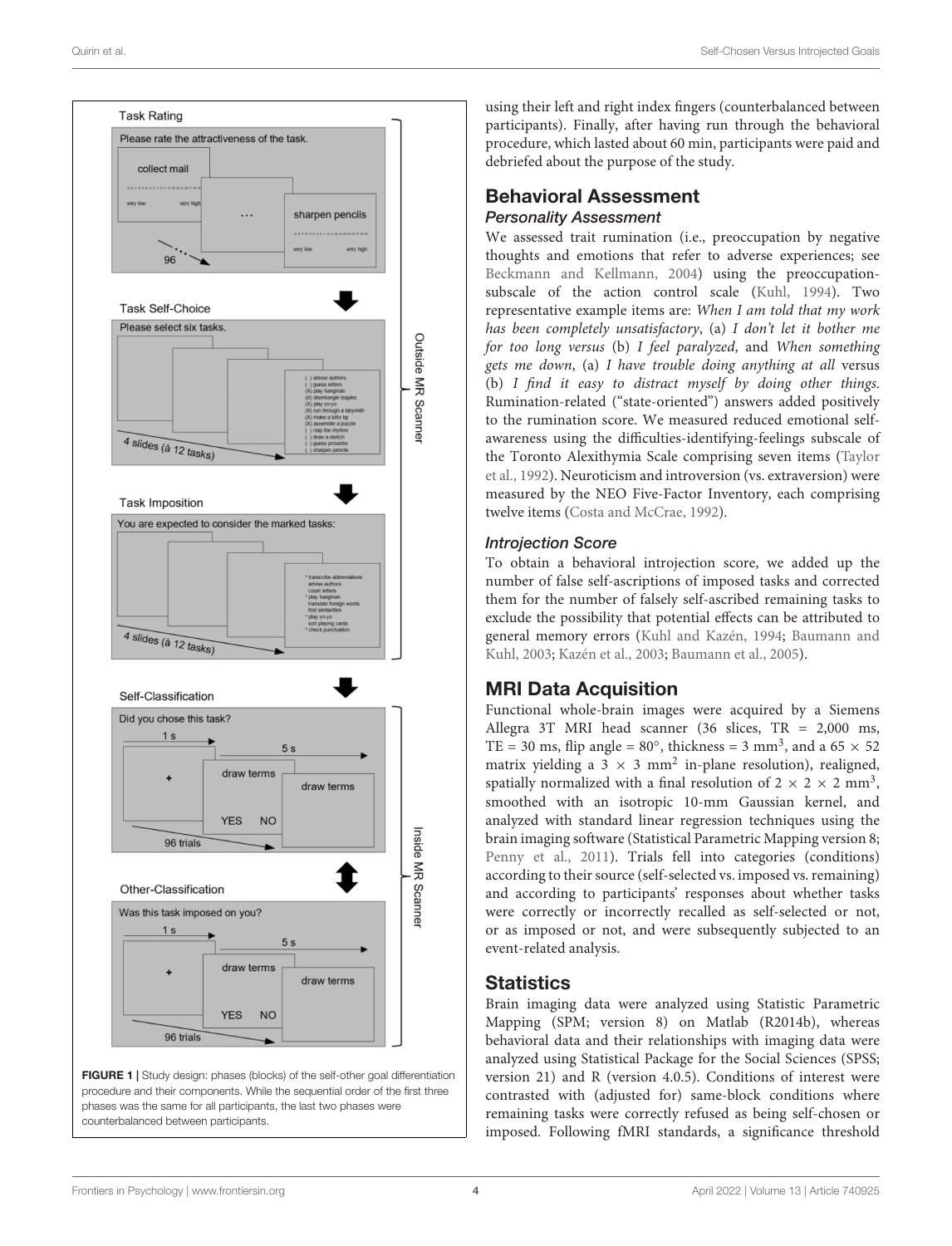Quirin et al. Self-Chosen Versus Introjected Goals

of  $p < 0.001$  (uncorrected) on the voxel level was used for the contrasts. On the cluster level, small-volume Family-Wise-Error (FWE) corrections [\(Han and Glenn,](#page-7-29) [2018\)](#page-7-29) were applied for the left versus right MPFC (including orbitofrontal cortices) and the ACC. The significance of hemisphere lateralization was determined by a bootstrap test procedure implemented in SPM LI (Lateralization Index)-Toolbox [\(Wilke and Lidzba,](#page-8-24) [2007\)](#page-8-24).

Region labels and brain coordinates were identified by employing the Montreal Neurological Institute (MNI) space utility tool. To correlate behavioral measures with regional activations, eigenvariates from the volume of interests with 10 mm radius spheres were extracted for the contrasts. The center of the spheres were the coordinates of the cluster maximum determined by the respective contrast outcome. We computed bivariate correlations, bias-corrected bootstraps with 10,000 samples, and 95% confidence intervals.

# RESULTS

Attractiveness ratings did not significantly differ among selfchosen, assigned, or remaining tasks in an ANOVA  $[F = 0,$  $Pr(>= 1]$ . On average, 17.2 (SD = 3.1) of the 24 purely self-chosen tasks were correctly recognized as self-chosen, 15.1 (SD = 2.5) of the 24 purely imposed tasks were correctly recognized as imposed, 7.8 (SD = 3.7) of the imposed tasks were falsely self-ascribed, and  $11.7$  (SD = 4.9) of the self-chosen tasks were falsely other-ascribed. Moreover, 7.8  $(SD = 2.9)$  of the 24 remaining tasks were falsely ascribed as self-chosen, and 12.5 (SD = 4.3) were falsely ascribed as imposed.

**[Table 1](#page-5-0)** depicts brain activation clusters. As expected, correct recognition of self-chosen tasks involved right MPFC (frontal pole) activation, which was significantly lateralized to the right (LI overall bootstrap-result =  $-0.36$ , range =  $-0.84$  to  $-0.10$ ; see **[Figure 2](#page-4-0)**, left). In addition, a second cluster was found in the right dorsolateral PFC. By contrast, the correctly recognized imposed tasks were associated with activity in the left MPFC (significant only at voxel level). Introjection in terms of false self-ascriptions of imposed goals (**[Figure 2](#page-4-0)**, right) involved activation in the right MPFC ( $p_{FWE}$  < 0.05), the left MPFC, and the ACC.

<span id="page-4-0"></span>

**[Table 2](#page-5-1)** shows means, SD, and correlations among activation strength within the right MPFC cluster during introjection, and personality variables. As expected, lower activation in the right MPFC cluster was related to higher introjection rates, self-reports of increased rumination, reduced emotional self-awareness, and increased introversion. In turn, introjection rates were positively related to rumination (replicating earlier behavioral findings: [Kuhl and Kazén,](#page-7-0) [1994;](#page-7-0) [Baumann and Kuhl,](#page-7-12) [2003;](#page-7-12) [Kazén et al.,](#page-7-13) [2003\)](#page-7-13), as well as to neuroticism and introversion. Applying Cook's distance criterion, none of these correlations was affected by outliers. Correlations with activity in the left MPFC and the ACC were all non-significant (all p's > 0.40; not depicted).

### **DISCUSSION**

The present research brought behavioral research on introjection and its relationship with a personality to a neuroscientific level. We found a strong role of the right MPFC in self-chosen goal representation, as well as reduced activity in this region for introjection and related personality traits, such as rumination tendencies and reduced emotional self-awareness. At the same time, this study extends previous research on neural correlates of self-representations to the subject of self-chosen goals. This previous research revealed a strong role of the MPFC in selfjudgments and own face processing [\(Northoff et al.,](#page-8-16) [2006\)](#page-8-16), and our finding of MPFC involvement in self-chosen goal representation is compatible with these findings. Particularly, the finding of a right MPFC response to own goal representation is compatible with a preponderance of right prefrontal activity for the self during face processing [\(Northoff et al.,](#page-8-16) [2006\)](#page-8-16) and personal decision-making [\(Di Domenico et al.,](#page-7-23) [2013\)](#page-7-23), and of a preponderance of right over left MPFC lesions engendering impairments of decision-making, possibly as a consequence of impaired tagging of information related to personal (i.e., selfrelevant) decisions with emotional signals [\(Tranel et al.,](#page-8-25) [2002;](#page-8-25) [D'Argembeau,](#page-7-30) [2013\)](#page-7-30). The present findings, thus, contribute to the notion that the right MPFC, in particular, may support self-representations or "the self" [\(Kuhl et al.,](#page-7-8) [2015\)](#page-7-8).

Bilateral MPFC activation for introjected goals suggests that participants activate representations of both their own goals and others' expectations to check for self-congruence of goals. This may suggest a blurring of boundaries between own goals and others' expectations. Such checking for self-congruency may amount to a conflict activating the ACC. Speculatively, this may even suggest that, although participants consciously but erroneously think these goals were self-selected, at a low, nonconscious level of behavior regulation, self-incongruence can be detected. However, it is also possible that ACC activation represents low confidence in false as compared to correct judgments about the item source. Accordingly, future research might investigate neural correlates and reaction times of the selfchoice of tasks (i.e., decisions) made in the present paradigm and relate them to goal recognition and introjection, as analyzed here.

The finding that low activity in the right MPFC was related to both introjection rates and tendencies toward rumination (and reduced emotional self-awareness) is compatible with behavioral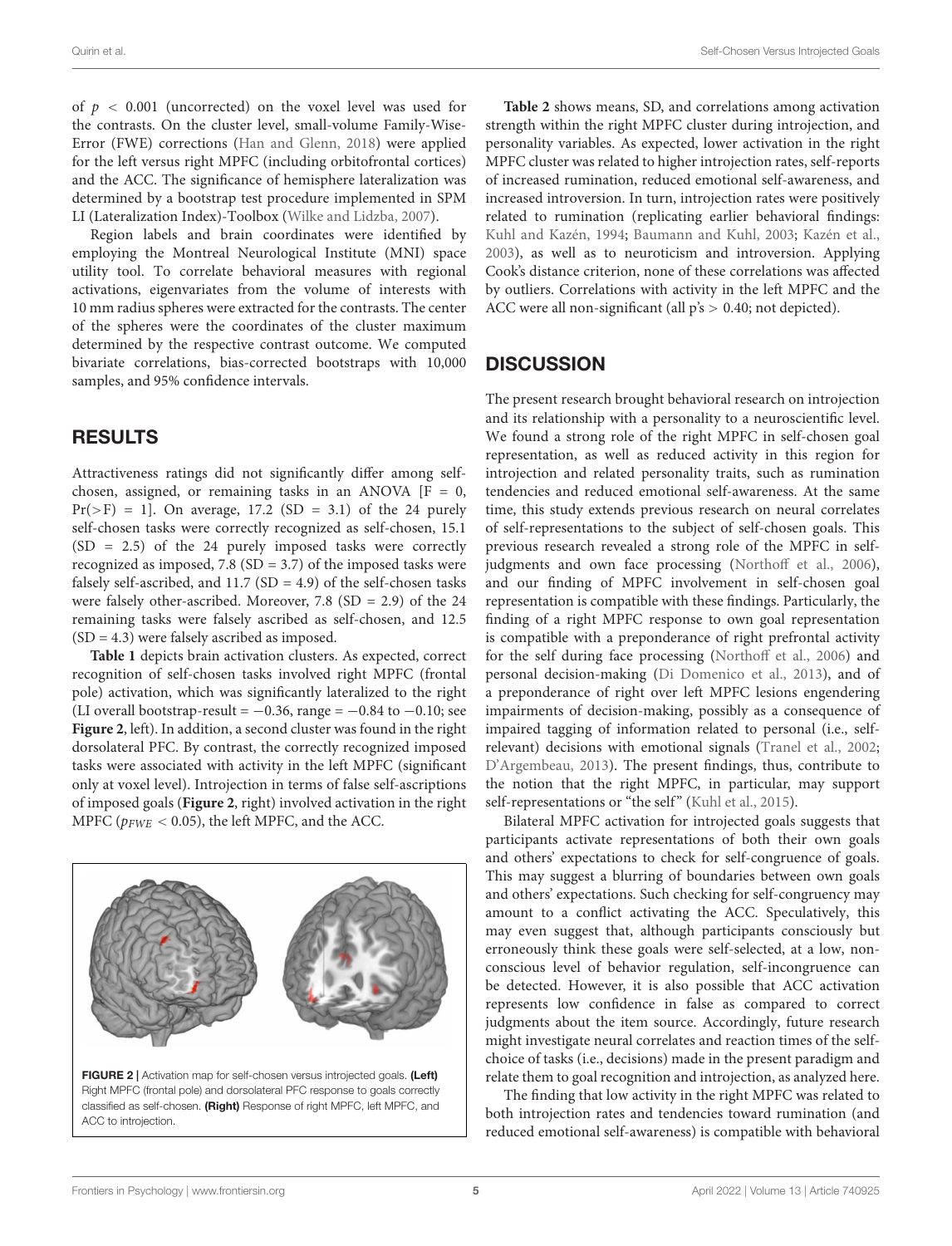#### <span id="page-5-0"></span>TABLE 1 | Regions showing BOLD signal changes.

| <b>Cluster</b>    | Regions                                                                              | Voxel number   | <b>Cluster size</b> | z-Value | <b>Cluster peak</b> |    |         | $p_{\text{vox}}$ | PFWE   |
|-------------------|--------------------------------------------------------------------------------------|----------------|---------------------|---------|---------------------|----|---------|------------------|--------|
|                   |                                                                                      |                |                     |         | x                   | y  | z       |                  |        |
|                   | Falsely self-ascribed imposed > Falsely self-ascribed remaining tasks (introjection) |                |                     |         |                     |    |         |                  |        |
| <b>Right MPFC</b> | R Frontal Pole                                                                       | 83             | 104                 | 3.90    | 22                  | 50 | $-14$   | < 0.001          | < 0.05 |
| Left MPFC         | L Frontal Orbital Cortex                                                             |                | 97                  | 4.49    | $-34$               | 30 | $\circ$ | < 0.001          | ns     |
|                   | L Inf. Frontal Gyrus, Pars Triangularis                                              | 43             |                     |         |                     |    |         |                  |        |
|                   | L Frontal Operculum Cortex                                                           | 13             |                     |         |                     |    |         |                  |        |
|                   | L Frontal Pole                                                                       | 3              |                     |         |                     |    |         |                  |        |
|                   | L Insular Cortex                                                                     | 3              |                     |         |                     |    |         |                  |        |
|                   |                                                                                      |                |                     |         |                     |    |         |                  |        |
| <b>ACC</b>        | Cingulate gyrus, anterior division, and paracingulate gyrus                          | 56             | 70                  | 3.71    | $-2$                | 28 | 24      | < 0.001          | ns     |
|                   |                                                                                      | $\overline{7}$ |                     |         |                     |    |         |                  |        |
|                   | Correctly remembered self-chosen > Remaining tasks                                   |                |                     |         |                     |    |         |                  |        |
| Right MPFC        | R Frontal Pole                                                                       | 22             | 28                  | 3.98    | $-24$               | 28 | $-10$   | < 0.001          | ns     |
|                   | Correctly remembered imposed > Remaining tasks                                       |                |                     |         |                     |    |         |                  |        |
| Left MPFC         | L Frontal Orbital Cortex                                                             | 2              | 9                   | 3.57    | 20                  | 64 | $-6$    | < 0.001          | < 0.05 |

 $p_{vox}$  = significance threshold at voxel level;  $p_{FWE}$  = significance threshold at cluster level (Familywise Error, one-tailed).

<span id="page-5-1"></span>

| <b>TABLE 2</b>   Means, SD, and correlations with confidence intervals. |              |              |                                                           |                                               |                                                     |                                                              |                      |  |  |  |  |
|-------------------------------------------------------------------------|--------------|--------------|-----------------------------------------------------------|-----------------------------------------------|-----------------------------------------------------|--------------------------------------------------------------|----------------------|--|--|--|--|
| Variable                                                                | М            | <b>SD</b>    |                                                           | $\overline{2}$                                | 3                                                   | 4                                                            | 5                    |  |  |  |  |
| $(1)$ rMPFC<br>activation                                               | 0.60         | 0.55         |                                                           |                                               |                                                     |                                                              |                      |  |  |  |  |
| (2) Introjection<br>Score                                               | $-0.47$      | 3.06         | $-0.53$ * [ $-0.81, -0.07$ ]                              |                                               |                                                     |                                                              |                      |  |  |  |  |
| (3) Rumination                                                          | 6.53         | 2.53         | $-0.48$ * [ $-0.77, -0.02$ ]                              | $0.52*$ [0.03, 0.79]                          |                                                     |                                                              |                      |  |  |  |  |
| (4) Emotional<br>Self-Awareness                                         | 2.30         | 0.60         | $0.50*$ [0.02, 0.79]                                      | $-0.29$ [ $-0.68$ , 0.22]                     | $-0.32$ [ $-0.67, 0.18$ ]                           |                                                              |                      |  |  |  |  |
| (5) Neuroticism<br>(6) Introversion                                     | 2.69<br>2.86 | 0.62<br>0.59 | $-0.47$ [ $-0.76$ , 0.05]<br>$-0.66**$ [ $-0.87, -0.27$ ] | $0.63**$ [0.25, 0.86]<br>$0.59*$ [0.16, 0.84] | $0.56*$ [0.12, 0.82]<br>$0.43$ [ $-0.06$ , $0.75$ ] | $-0.52$ * [ $-0.80, -0.05$ ]<br>$-0.59$ * [ $-0.84, -0.17$ ] | $0.59*$ [0.12, 0.82] |  |  |  |  |

rMPFC, right medial prefrontal cortex; M, mean; SD, standard deviation. Correlation coefficients were averaged across 10,000 bootstraps. Values in square brackets indicate the 95% confidence interval for each correlation based on 10,000 bootstraps. \*p < 0.05; \*\*p < 0.01.

studies suggesting that individuals with a tendency to ruminate engage to a lesser degree in introspectively checking whether a goal was self-selected or not [\(Kazén et al.,](#page-7-13) [2003\)](#page-7-13). Also comparable with these previous studies are the average numbers of correctly and falsely remembered self-chosen and imposed items.

Whereas behavioral studies conducted in the past investigated relationships between introjection rates and trait rumination ("state orientation"), we additionally examined relationships with neuroticism and introversion and obtained similar results. Although behavioral studies conducted in the past focused on relationships between introjection rates and trait rumination ("state orientation"), in exploratory analyses, we examined relationships with neuroticism and introversion and found similar results. The self-other goal differentiation task was initially named the "process-analytic neuroticism test" [\(Kuhl and](#page-7-0) [Kazén,](#page-7-0) [1994\)](#page-7-0) to refer to the original psychoanalytic meaning of "neurotic" in terms of the presence of a conflict between social expectations and personal wishes ("superego conflict"). Likewise, the right MPFC activity was related to these variables, yet

non-significantly for neuroticism. Accordingly, future research using the self-other differentiation paradigm may include these personality variables and use hierarchical regression analyses in larger samples to investigate which of the trait variables may most directly (vs. spuriously) be related to introjection. Such analyses would also inform clinical psychology as all self-reported traits are indicative of major psychopathologies, such as anxiety and depression disorders.

Relatedly, the relations found between neural responses to introjection and personality traits are correlational and, thus, cannot be interpreted with respect to causal direction. Previously, it has been theorized that both rumination and introjection may be a consequence of reduced accessibility to the integrative self (i.e., self-access; [Quirin and Kuhl,](#page-8-12) [2018\)](#page-8-12). The right MPFC is considered a central area underlying this self-structure (e.g., [Kuhl](#page-7-8) [et al.,](#page-7-8) [2015;](#page-7-8) [Quirin et al.,](#page-8-8) [2019\)](#page-8-8), and its activation, as a causal third variable, may buffer against both rumination and introjection, or even against other maladaptive experiences and behaviors as a possible instantiation of high neuroticism (e.g., anxiety),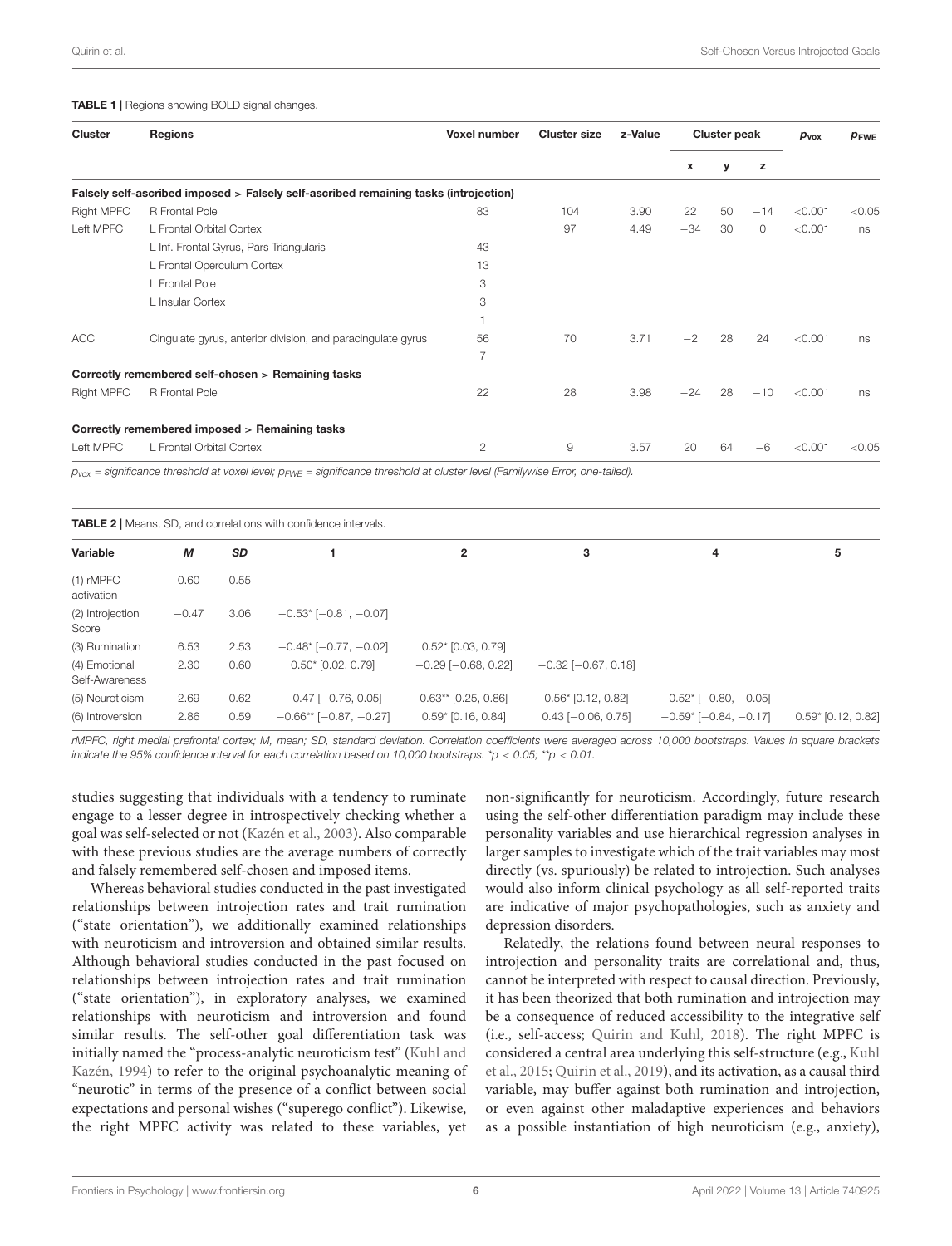introversion (e.g., depression), or a combination thereof. This is not in contradiction with the notion that rumination can be elicited by other factors as well.

The present study leaves open whether individuals with a maladaptive personality structure (e.g., high rumination or low self-awareness) have a less developed, integrated self (i.e., non-integrated goals or self-schemata) or whether they just do not have access to it, that is, they suffer difficulties activating it when needed (e.g., [Quirin et al.,](#page-8-9) [2021;](#page-8-9) [Quirin and Kuhl,](#page-8-11) [2022\)](#page-8-11). Previous behavioral studies suggest that the latter might be the case because negative affect and stress have been shown to diminish self-access [\(Baumann et al.,](#page-7-5) [2017;](#page-7-5) [Quirin et al.,](#page-8-8) [2019,](#page-8-8) for reviews). Accordingly, to facilitate goal integration and, thus, to reduce introjection, psychological interventions that aim at providing self-access (e.g., in terms of increasing awareness of gut feelings about emotional preferences) may be applied as an alternative to interventions aiming at the long-term development of self-schemata, at least in subclinical cases.

The self-other goal differentiation procedure has been developed to investigate introjection (rather than identification), and consequently draws on tasks of low attractiveness. Accordingly, some readers may question the ecological validity of the findings with respect to self-relevance. First, the self-other goal differentiation task has been validated in many behavioral studies and our current findings conform with the findings of these past studies. Second, free task choice, in general, has been validated as a paradigm to investigate intrinsic motivation and autonomous motives, and the power of having a choice on motivation and psychological health, no matter the valence of the options, has been demonstrated in many studies [\(Wiechman and Gurland,](#page-8-26) [2009;](#page-8-26) [Ryan and Deci,](#page-8-2) [2017\)](#page-8-2). Making a choice among tasks of low attractiveness may function as a proxy for choosing real-life goals (e.g., making a career, or staying healthy) because either case requires selfaccess in terms of sensing subtle differences in emotional and physical interoceptions.

Also, the study is limited concerning statements about the neural underpinnings of the representation of correctly identified task impositions (as proxies of social expectations or "duties"), which were significant at a cluster level but not when corrected for Family-Wise-Error (FWE). Therefore, future research using larger samples might thoroughly investigate more the neural correlates of social expectations, but also replicate the present findings in general.

Following previous work, between participants, we did not counterbalance the first two phases of the study procedure, as the tasks were only imposed after participants made their choices. Accordingly, potential sequence effects of memory (e.g., enhanced for imposed tasks) cannot be excluded, even if they are not a probable explanation for these results. Nevertheless, future studies may counterbalance the two phases or divide the two blocks of self-selection versus task imposition into several small blocks and present them in a shuffled order to fully rule out these order effects.

This study constitutes a first step in the neuronal underpinnings of the representation of self-chosen goals, social expectations, and their introjection. Particularly, the present work may stimulate neuroscientific research on various psychological phenomena including self-development (becoming a mature, self-determined, and motivated individual), clinical psychology, and interventions (understanding the mechanisms underlying psychological disorders, such as borderline personality disorder, who are considered to have weak self-other boundaries). They are also relevant to questions in philosophy (e.g., addressing questions of "knowing thyself" or the freedom of will), law (e.g., freedom of will as an aspect of liableness and prerequisite of conviction), attitude change (e.g., identifying and complying with political decisions such as COVID-19 regulations), education (e.g., fostering identification over introjection by promoting self-determined choices), economics (e.g., making decisions that are satisfying and in accordance with one's values and that of the company), or close relationships (e.g., not giving up one's preferences and identities within a romantic partnership).

# **CONCLUSION**

The present study ventured into the neural correlates of selfchosen, imposed, and introjected goals, which is tremendously important to understanding the complex mechanisms underlying human motivation, social behavior, and mental health. Future research is needed to substantiate the present findings and find the psychological and neurobiological levers to foster human autonomy and, thus, diminish alienation as reflected in introjection.

# DATA AVAILABILITY STATEMENT

The raw data supporting the conclusions of this article will be made available by the authors, without undue reservation.

# ETHICS STATEMENT

The studies involving human participants were reviewed and approved by the clinical ethics committee of Osnabrück Universit. The patients/participants provided their written informed consent to participate in this study. Written informed consent was obtained from the individual(s) for the publication of any potentially identifiable images or data included in this article.

# AUTHOR CONTRIBUTIONS

MQ, JK, NB, CK, AK, and MK conceived and designed the experiment. AK collected the data. MQ, AK, RR, ME, and JK outlined the manuscript. AK, MQ, and ER analyzed the data. MQ wrote the manuscript with revisions and contributions from ME, RR, JK, AK, NB, MK, and ER. All authors contributed to the article and approved the submitted version.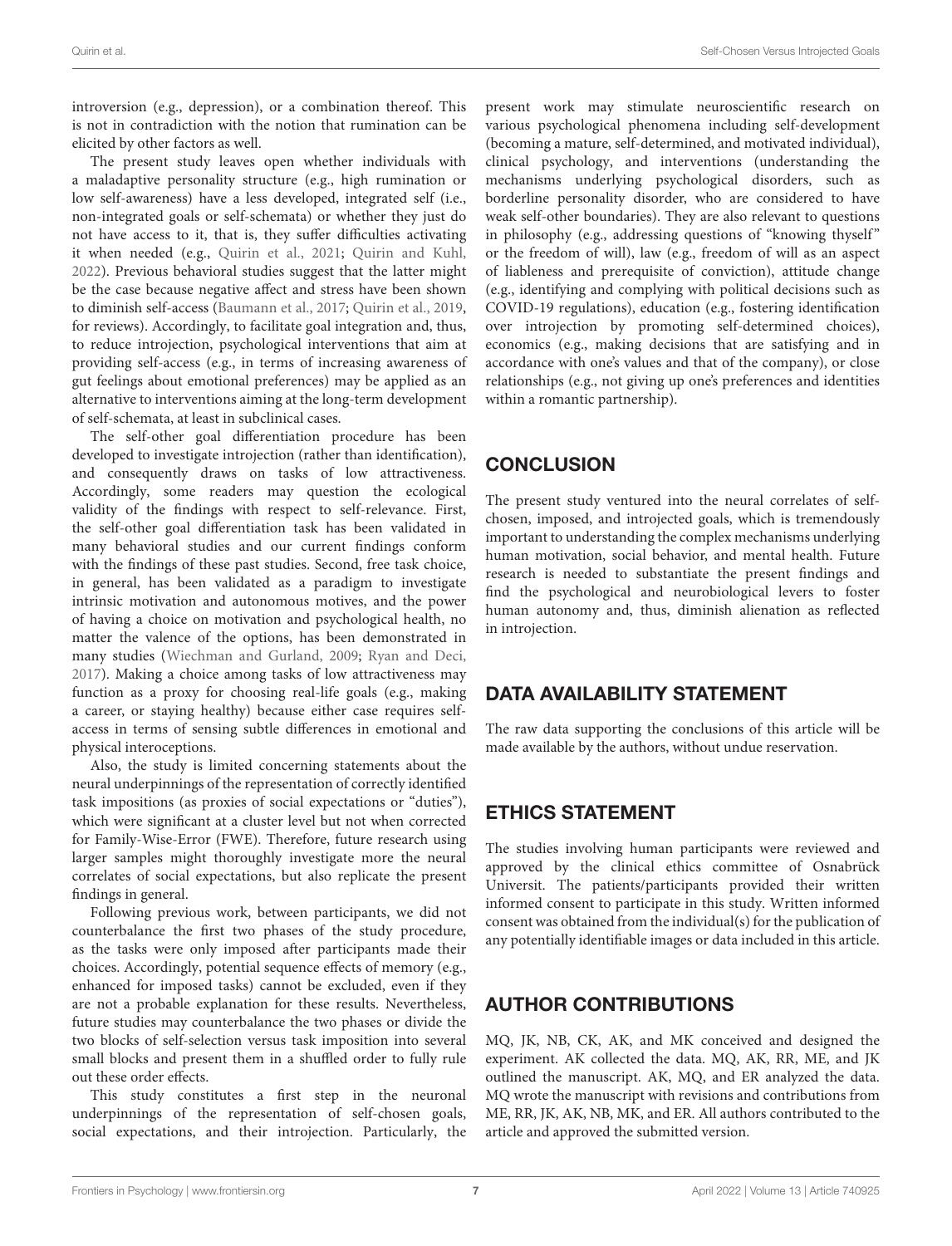#### FUNDING

This research was facilitated by a scholarship of the FAZIT-Stiftung awarded to ER, as well as by German Academic Exchange Service (DAAD) with funds from the German Federal Ministry of Education and Research (BMBF) and the People Programme (Marie Curie Actions) of the European Union's Seventh Framework Programme (FP7/2007-2013) under REA Grant Agreement No. 605728 (P.R.I.M.E. – Postdoctoral Researchers International Mobility Experience) granted to MQ,

# **REFERENCES**

- <span id="page-7-12"></span>Baumann, N., and Kuhl, J. (2003). Self-infiltration: confusing assigned tasks as self-selected in memory. Pers. Soc. Psychol. Bull. 29, 487–497. [doi: 10.1177/](https://doi.org/10.1177/0146167202250916) [0146167202250916](https://doi.org/10.1177/0146167202250916)
- <span id="page-7-5"></span>Baumann, N., Kazén, M., and Quirin, M. (2017). "How do I know if you know yourself: measures, causes, and consequences of self-access," in Why People do the Things they do: Building on Julius Kuhl's Contributions to the Psychology of Motivation and Volition, eds N. Baumann, M. Kazén, M. Quirin, and S. L. Koole (Goettingen: Hogrefe).
- <span id="page-7-24"></span>Baumann, N., Kuhl, J., and Kazén, M. (2005). Left-hemispheric activation and selfinfiltration: testing a neuropsychological model of internalization. Motiv. Emot. 29, 135–163. [doi: 10.1007/s11031-005-9439-x](https://doi.org/10.1007/s11031-005-9439-x)
- <span id="page-7-16"></span>Beckmann, J., and Kellmann, M. (2004). Self-regulation and recovery: approaching an understanding of the process of recovery from stress. Psychol. Rep. 95, 1135–1153. [doi: 10.2466/pr0.95.3f.1135-1153](https://doi.org/10.2466/pr0.95.3f.1135-1153)
- <span id="page-7-21"></span>Burgess, P. W., Gonen-Yaacovi, G., and Volle, E. (2011). Functional neuroimaging studies of prospective memory: what have we learned so far? Neuropsychologia 49, 2246–2257. [doi: 10.1016/j.neuropsychologia.2011.02.014](https://doi.org/10.1016/j.neuropsychologia.2011.02.014)
- <span id="page-7-25"></span>Carter, C. S., Braver, T. S., Barch, D. M., Botvinick, M. M., Noll, D., and Cohen, J. D. (1998). Anterior cingulate cortex, error detection, and the online monitoring of performance. Science 280, 747–749. [doi: 10.1126/science.280.5364.747](https://doi.org/10.1126/science.280.5364.747)
- <span id="page-7-3"></span>Chirkov, V., Ryan, R. M., Kim, Y., and Kaplan, U. (2003). Differentiating autonomy from individualism and independence: a self-determination theory perspective on internalization of cultural orientations and well-being. J. Pers. Soc. Psychol. 84, 97–110. [doi: 10.1037/0022-3514.84.1.97](https://doi.org/10.1037/0022-3514.84.1.97)
- <span id="page-7-22"></span>Cona, G., Scarpazza, C., Sartori, G., Moscovitch, M., and Bisiacchi, P. S. (2015). Neural bases of prospective memory: a meta-analysis and the "Attention to Delayed Intention" (AtoDI) model. Neurosci. Biobehav. Rev. 52, 21–37. [doi:](https://doi.org/10.1016/j.neubiorev.2015.02.007) [10.1016/j.neubiorev.2015.02.007](https://doi.org/10.1016/j.neubiorev.2015.02.007)
- <span id="page-7-9"></span>Conway, M.-A., and Pleydell-Pearce, C.-W. (2000). The construction of autobiographical memories in the self-memory system. Psychol. Rev. 107, 261–288. [doi: 10.1037/0033-295X.107.2.261](https://doi.org/10.1037/0033-295X.107.2.261)
- <span id="page-7-28"></span>Costa, P. T. Jr., and McCrae, R. R. (1992). Revised NEO Personality Inventory (NEO-PI-R) and NEO Five-Factor Inventory (NEO-FFI) Professional Manual. Odessa, FL: Psychological Assessment Resources.
- <span id="page-7-30"></span>D'Argembeau, A. (2013). On the role of the ventromedial prefrontal cortex in self-processing: the valuation hypothesis. Front. Hum. Neurosci. 7:372. [doi:](https://doi.org/10.3389/fnhum.2013.00372) [10.3389/fnhum.2013.00372](https://doi.org/10.3389/fnhum.2013.00372)
- <span id="page-7-20"></span>Denny, B. T., Kober, H., Wager, T. D., and Ochsner, K. N. (2012). A meta-analysis of functional neuroimaging studies of self and other judgments reveals a spatial gradient for mentalizing in medial prefrontal cortex. J. Cogn. Neurosci. 24, 1742–1752. [doi: 10.1162/jocn\\_a\\_00233](https://doi.org/10.1162/jocn_a_00233)
- <span id="page-7-23"></span>Di Domenico, S. I., Fournier, M. A., Ayaz, H., and Ruocco, A. C. (2013). In search of integrative processes: basic psychological need satisfaction predicts medial prefrontal activation during decisional conflict. J. Exp. Psychol. Gen. 142, 967–978. [doi: 10.1037/a0030257](https://doi.org/10.1037/a0030257)
- <span id="page-7-1"></span>Diefendorff, J. M., Hall, R. J., Lord, R. G., and Strean, M. L. (2000). Action–state orientation: construct validity of a revised measure and its relationship to workrelated variables. J. Appl. Psychol. 85, 250–263. [doi: 10.1037/0021-9010.85.2.](https://doi.org/10.1037/0021-9010.85.2.250) [250](https://doi.org/10.1037/0021-9010.85.2.250)
- <span id="page-7-19"></span>Gillihan, S. J., and Farah, M. J. (2005). Is self special? A critical review of evidence from experimental psychology and cognitive neuroscience. Psychol. Bull. 131, 76–97. [doi: 10.1037/0033-2909.131.1.76](https://doi.org/10.1037/0033-2909.131.1.76)

by Templeton Rlg. Trust (TRT 0119) supporting MQ, and by a LANTIS award granted to ME.

### ACKNOWLEDGMENTS

We thank Frank Meyer, Rainer Düsing, and Manuela Schütze for their assistance in the early phase of the project. We also thank Regina Bode and Peter Erhard for commenting on early versions of the manuscript.

- <span id="page-7-18"></span>Goleman, D., Boyatzis, R. E., Davidson, R. J., Kohlrieser, G., and Druskat, V. U. (2017). Emotional Self-Awareness: A Primer. Florence, MA: More Than Sound Productions.
- <span id="page-7-29"></span>Han, H., and Glenn, A. L. (2018). Evaluating methods of correcting for multiple comparisons implemented in SPM12 in social neuroscience fMRI studies: an example from moral psychology. Soc. Neurosci. 13, 257–267. [doi: 10.1080/](https://doi.org/10.1080/17470919.2017.1324521) [17470919.2017.1324521](https://doi.org/10.1080/17470919.2017.1324521)
- <span id="page-7-2"></span>Howard, J. L., Bureau, J. S., Guay, F., Chong, J. X. Y., and Ryan, R. M. (2021). Student motivation and associated outcomes: a meta-analysis from self-determination theory. Perspect. Psychol. Sci. 16, 1300–1323. [doi: 10.1177/](https://doi.org/10.1177/1745691620966789) [1745691620966789](https://doi.org/10.1177/1745691620966789)
- <span id="page-7-11"></span>Jais, M., Bakaç, C., Kehr, H. M., Baumann, N., and Quirin, M. (2021). Misattribution of duties as free choices: the role of emotional awareness in self-infiltration. Acta Psychol. 220:103401. [doi: 10.1016/j.actpsy.2021.103401](https://doi.org/10.1016/j.actpsy.2021.103401)
- <span id="page-7-13"></span>Kazén, M., Baumann, N., and Kuhl, J. (2003). Self-infiltration vs. self-compatibility checking in dealing with unattractive tasks: the moderating influence of state vs. action orientation. Motiv. Emot. 27, 157–197. [doi: 10.1023/A:1025043530799](https://doi.org/10.1023/A:1025043530799)
- <span id="page-7-27"></span>Kerber, A., Roth, M., and Herzberg, P. Y. (2021). Personality types revisited–a literature-informed and data-driven approach to an integration of prototypical and dimensional constructs of personality description. PLoS One 16:e0244849. [doi: 10.1371/journal.pone.0244849](https://doi.org/10.1371/journal.pone.0244849)
- <span id="page-7-26"></span>Kotov, R., Gamez, W., Schmidt, F., and Watson, D. (2010). Linking "big" personality traits to anxiety, depressive, and substance use disorders: a metaanalysis. Psychol. Bull. 136, 768–821. [doi: 10.1037/a0020327](https://doi.org/10.1037/a0020327)
- <span id="page-7-17"></span>Kröhler, A., and Berti, S. (2019). Taking action or thinking about it? State orientation and rumination are correlated in athletes. Front. Psychol. 10:576. [doi: 10.3389/fpsyg.2019.00576](https://doi.org/10.3389/fpsyg.2019.00576)
- <span id="page-7-14"></span>Kuhl, J. (1994). "Action versus state orientation: psychometric properties of the Action Control Scale (ACS-90)," in Volition and Personality: Action Versus State Orientation, eds J. Kuhl and J. Beckmann (Cambridge, MA: Hogrefe & Huber), 47–59. [doi: 10.1016/s1471-0153\(02\)00068-5](https://doi.org/10.1016/s1471-0153(02)00068-5)
- <span id="page-7-7"></span>Kuhl, J. (2000). The volitional basis of personality systems interaction theory: applications in learning and treatment contexts. Int. J. Educ. Res. 33, 665–703. [doi: 10.1016/S0883-0355\(00\)00045-8](https://doi.org/10.1016/S0883-0355(00)00045-8)
- <span id="page-7-15"></span>Kuhl, J., and Baumann, N. (2000). "Self-regulation and rumination: Negative affect and impaired self-accessibility," in Control of Human Behavior, Mental Processes, and Consciousness: Essays in Honor of the 60th Birthday of August Flammer, eds W. J. Perrig and A. Grob (Mahwah, NJ: Lawrence Erlbaum Associates Publishers), 283–305.
- <span id="page-7-0"></span>Kuhl, J., and Kazén, M. (1994). Self-discrimination and memory: state orientation and false self-ascription of assigned activities. J. Pers. Soc. Psychol. 66, 1103– 1115. [doi: 10.1037/0022-3514.66.6.1103](https://doi.org/10.1037/0022-3514.66.6.1103)
- <span id="page-7-8"></span>Kuhl, J., Quirin, M., and Koole, S. L. (2015). Being someone: the integrated self as a neuropsychological system. Soc. Pers. Psychol. Compass 9, 115–132. [doi:](https://doi.org/10.1111/spc3.12162) [10.1111/spc3.12162](https://doi.org/10.1111/spc3.12162)
- <span id="page-7-10"></span>Kuhl, J., Quirin, M., and Koole, S. L. (2021). "The functional architecture of human motivation: personality systems interactions theory," in Advances in Motivation Science, Vol. 8, ed. A. J. Elliot (Amsterdam: Elsevier), 1–62.
- <span id="page-7-4"></span>La Guardia, J. G. (2009). Developing who I am: a self-determination theory approach to the establishment of healthy identities. Educ. Psychol. 44, 90–104. [doi: 10.1080/00461520902832350](https://doi.org/10.1080/00461520902832350)
- <span id="page-7-6"></span>Malekzad, F., Jais, M., Hernandez, G., Kehr, H. M., and Quirin, M. (2021). Authentic self-awareness of needs, emotions, and goals: assessment and relevance for human flourishing. Theory Psychol.